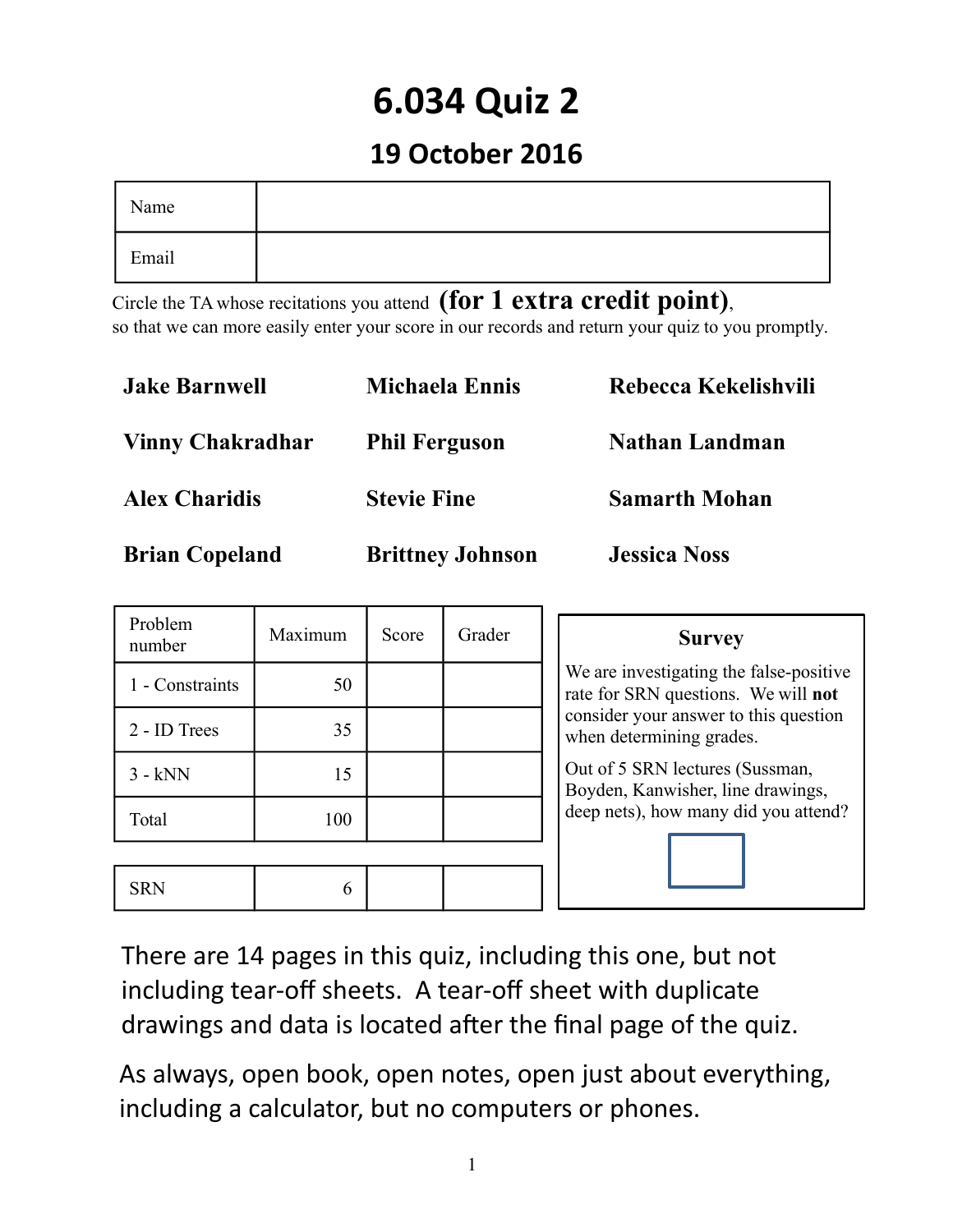## **Problem 1: The Architect and the Client (50 points)**

You are an architect, and a rich client asks you to design a summer house. Your task will be to assign a function to each room: **B**edroom, **L**iving Room, **K**itchen, or **W**ater Closet (restroom). Here is the floorplan, with five rooms labeled R1 through R5:



The requirements are:

- 1. The house must have exactly 1 **B**edroom, 1 **K**itchen, 1 **L**iving Room, and 2 **W**ater Closets.
- 2. Room R1 must be either the **B**edroom or the **L**iving Room (because that corner of the house has the best view).
- 3. Adjacent rooms must NOT have the same function, e.g. two adjacent rooms cannot both be Water Closets.

To help you assign functions to rooms, we've drawn the constraint graph for you.

- Solid black lines represent physical adjacencies (can't-be-equal constraints).
- Dashed gray lines represent the global constraints (e.g. only one room can be the Kitchen).
- The domains have been initialized for you, taking into account the fact that R1 must be either the **B**edroom or the **L**iving Room.



(Extra copies of this graph are available on the tear-off sheet after the last page of the quiz.)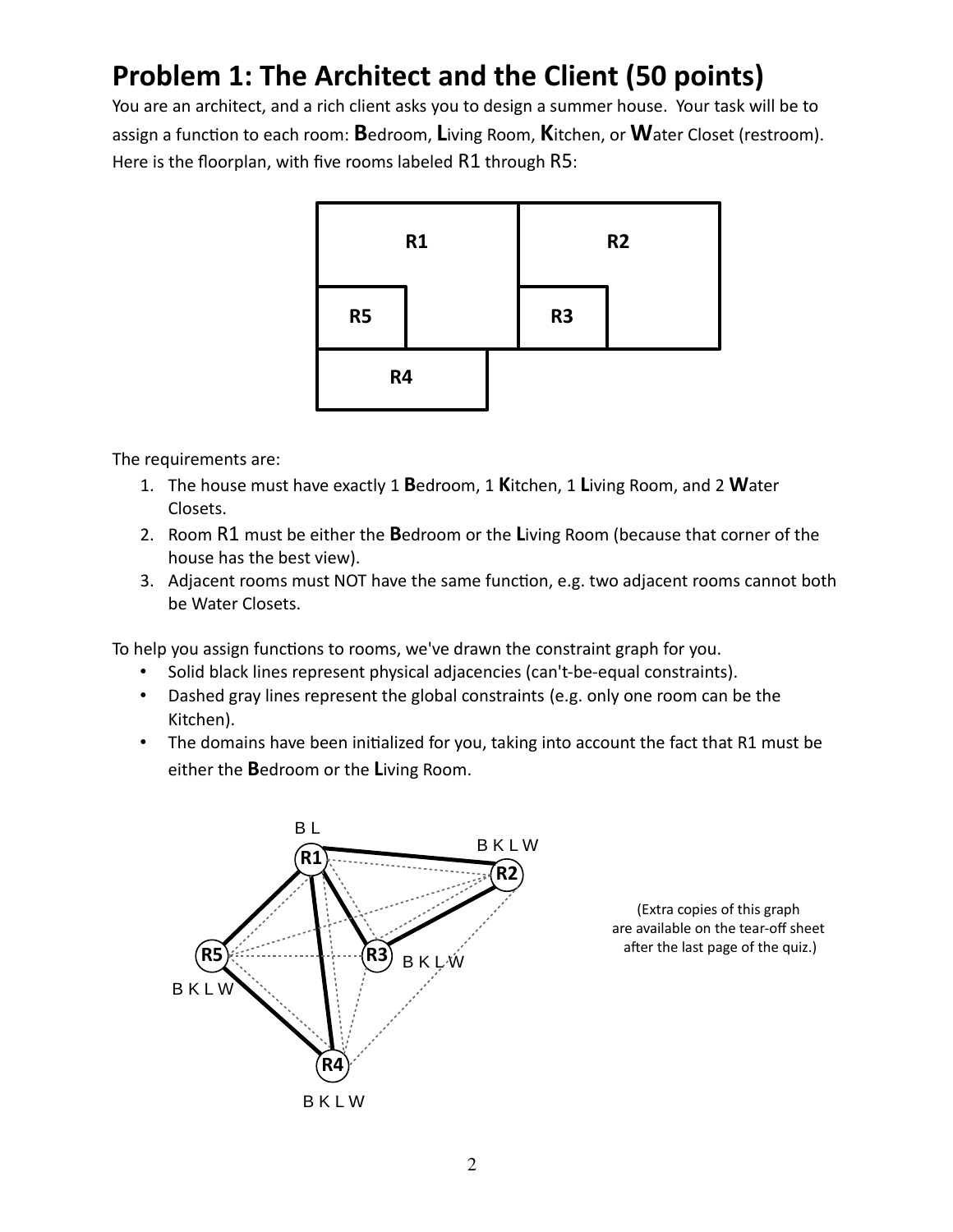## **Part A: Design (26 points)**

#### **A1 (20 points)** Perform **Depth-First Search with Forward Checking** (but no

propagation) to find a solution. Make assignments to rooms in lexicographic order (R1, R2, …). Do NOT reduce domains before search.

*Hint*: Make sure to keep track of global constraints! For example, you can write a list **B**, **K**, **L**, **W**, **W** and cross out a letter each time you make an assignment.

#### $\star$  For credit, show your work on the next page by simultaneously

- (1) filling out the domain worksheet and
- (2) drawing the search tree.

#### **Domain worksheet instructions:**

- 1. Every time you **assign a variable** or **remove a variable from the propagation queue** (if applicable), fill out a new row in the table. (There may be more rows than you need.)
- 2. In that row, indicate **which variable you assigned or de-queued**; write its **assigned value** if it has one (e.g. X=x), otherwise just write its **name** (e.g. X). In the second column, list the **values that were just eliminated from neighboring variables** as a result (or "NONE" if no values were eliminated). Do not eliminate values from variables that have already been assigned.
- 3. If your search has to backtrack after assigning or de-queuing a variable: First, **finish listing** all values eliminated from neighboring variables in the current row. Next, check the "backtrack" box in that row. Then, continue with the next assignment in the following row as usual.
- 4. If you add several variables to your propagation queue at once, break ties by adding variables to your propagation queue in lexicographic order (e.g. R1 before R2).

**Example row showing an assigned variable (with backtracking) Example row showing a de-queued (propagated) variable**

| <b>Example TOW SHOWING an assigned variable (With Dacktracking)</b> |  |                |  |                      | Example TOW Showing a de-queded (propagated) variable |  |  |  |
|---------------------------------------------------------------------|--|----------------|--|----------------------|-------------------------------------------------------|--|--|--|
| ex                                                                  |  | $V \neq 3$ $A$ |  | $Z \neq 3$ (example) |                                                       |  |  |  |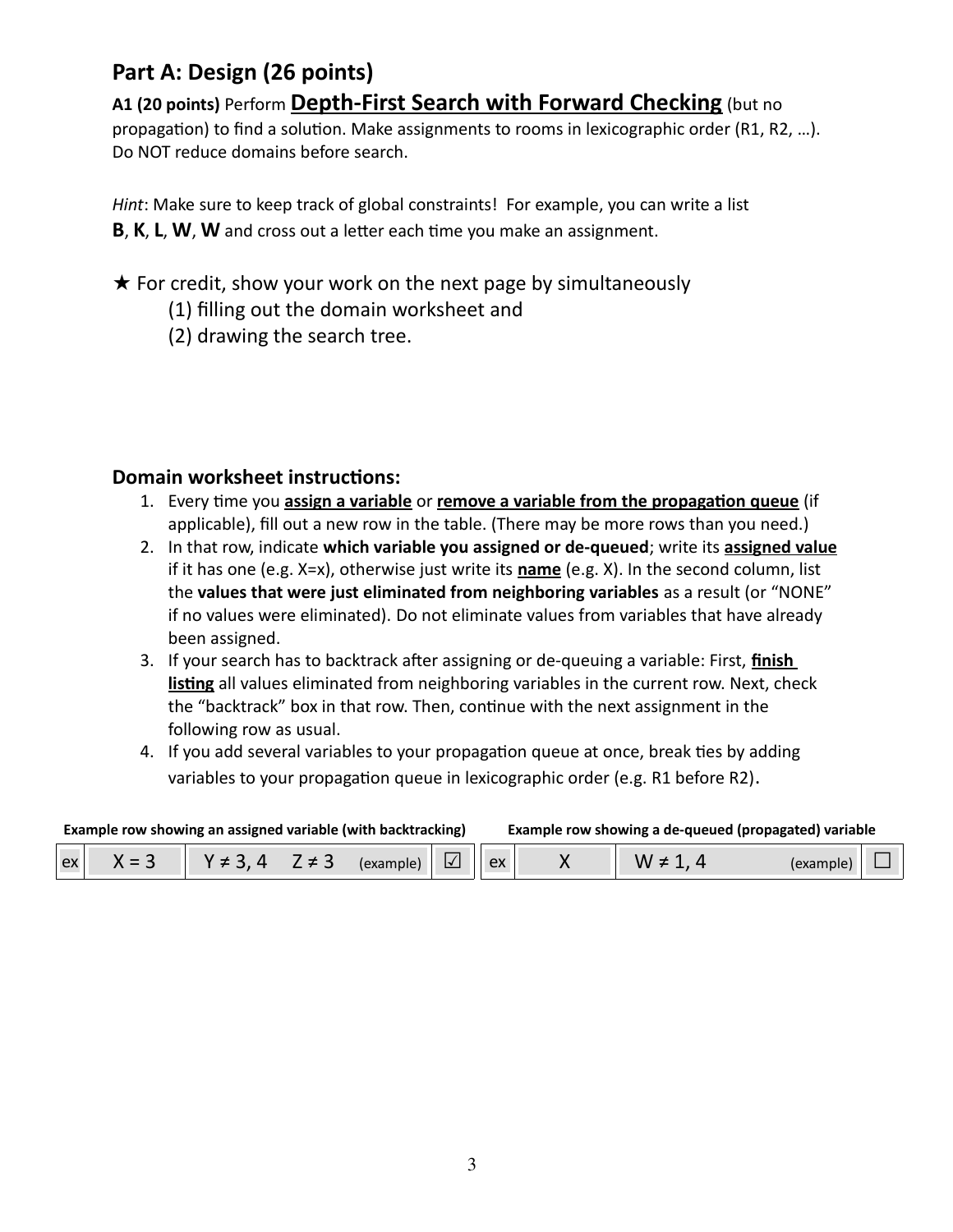(If you want to start over, an extra copy of this tree and domain worksheet are available on the next page. If you write on both, please indicate clearly which copy you want us to grade.)

Draw your search tree for **Depth-First Search with Forward Checking (DFS + FC)** here:



|                | Var assigned or de-queued | List all values just eliminated from neighboring variables | Backtrack? |
|----------------|---------------------------|------------------------------------------------------------|------------|
| $\mathbf{1}$   |                           |                                                            |            |
| $\overline{2}$ |                           |                                                            |            |
| 3              |                           |                                                            |            |
| 4              |                           |                                                            |            |
| 5              |                           |                                                            |            |
| 6              |                           |                                                            |            |
| $\overline{7}$ |                           |                                                            |            |
| 8              |                           |                                                            |            |
| 9              |                           |                                                            |            |
| 10             |                           |                                                            |            |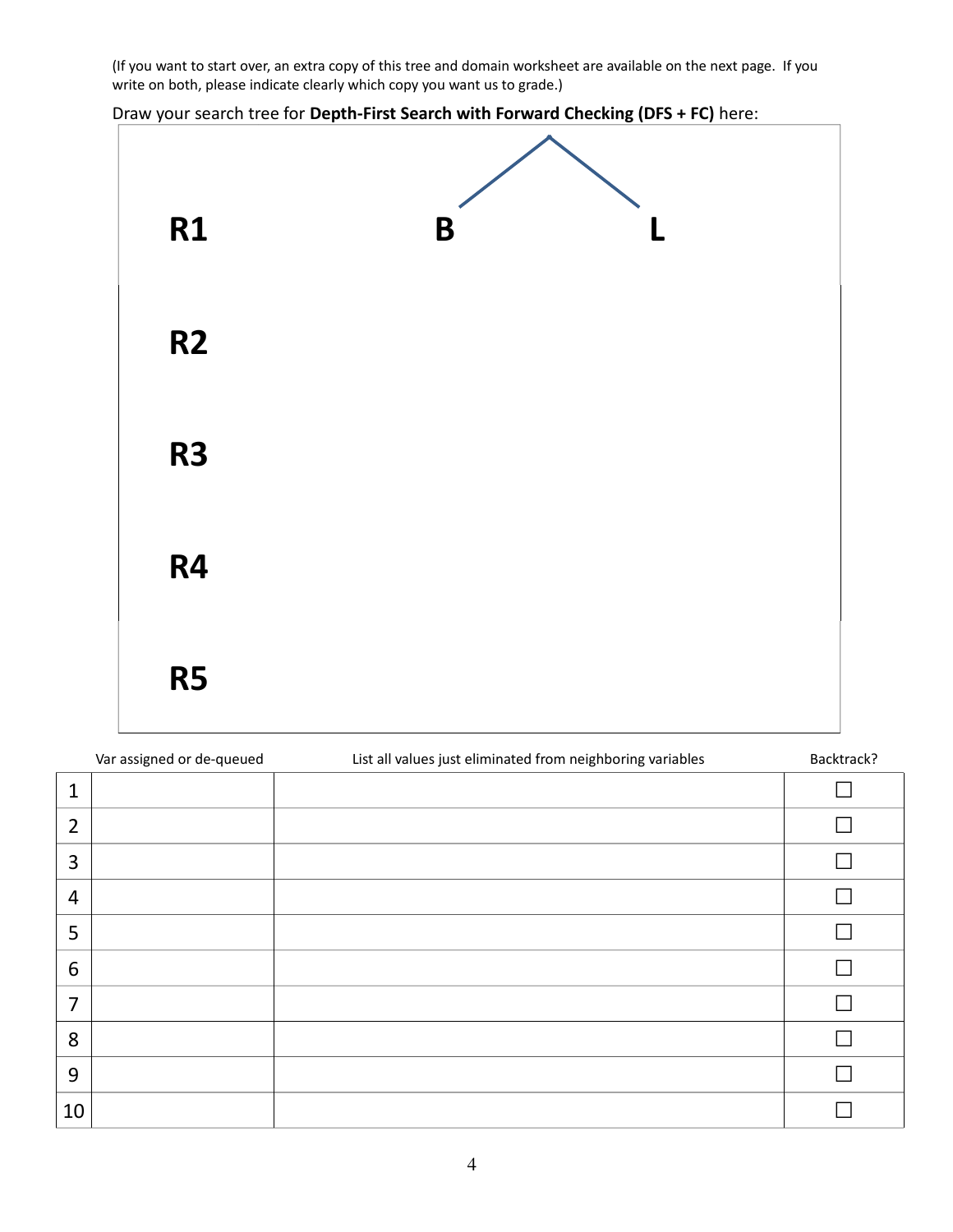

## **☐ I want to start over; grade this copy**



|                | Var assigned or de-queued | List all values just eliminated from neighboring variables | Backtrack?    |
|----------------|---------------------------|------------------------------------------------------------|---------------|
| $\mathbf{1}$   |                           |                                                            |               |
| $\overline{2}$ |                           |                                                            |               |
| 3              |                           |                                                            |               |
| $\overline{4}$ |                           |                                                            | <b>Talent</b> |
| 5              |                           |                                                            |               |
| 6              |                           |                                                            |               |
| $\overline{7}$ |                           |                                                            |               |
| 8              |                           |                                                            |               |
| 9              |                           |                                                            |               |
| 10             |                           |                                                            |               |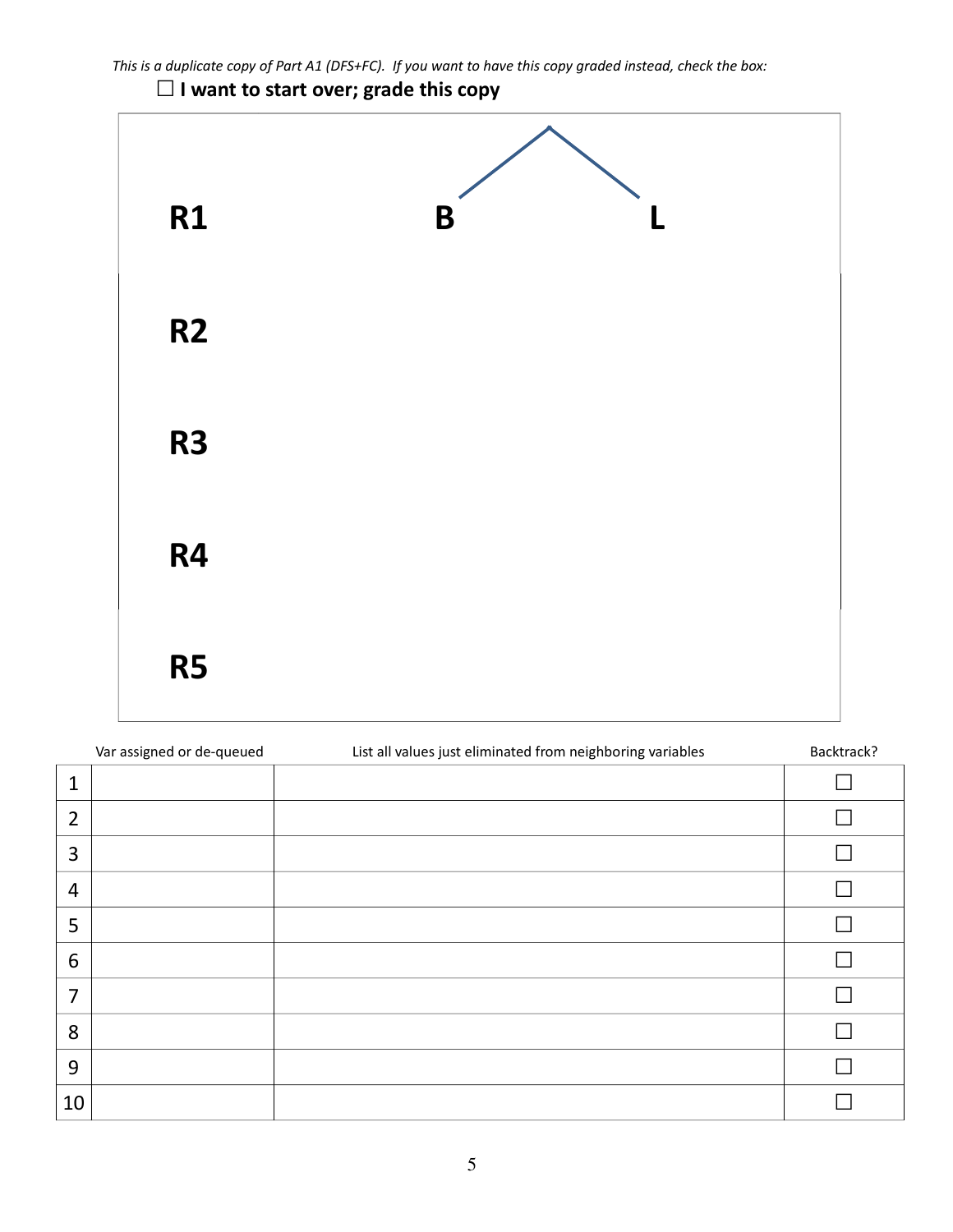**A3 (2 points)** In total, how many variable assignments did you undo when backtracking?

**A4 (2 points)** Based on the results of your search, write the assigned room function (**B**, **K**, **L**, or **W**) in each room below, or circle **NO SOLUTION** if no solution was found:



**NO SOLUTION**

### **Part B: Design faster! (24 points)**

**B1 (20 points)** Your client is eager to vacation in the new house, so you want a faster way to complete the design process! Perform **Depth-First Search with Forward Checking and Propagation through Singleton Domains**. As before, assign variables in lexicographic order (R1, R2, …). Do NOT reduce domains before search.

★ For credit, show your work on the next page by simultaneously

- (1) filling out the domain worksheet and
- (2) drawing the search tree.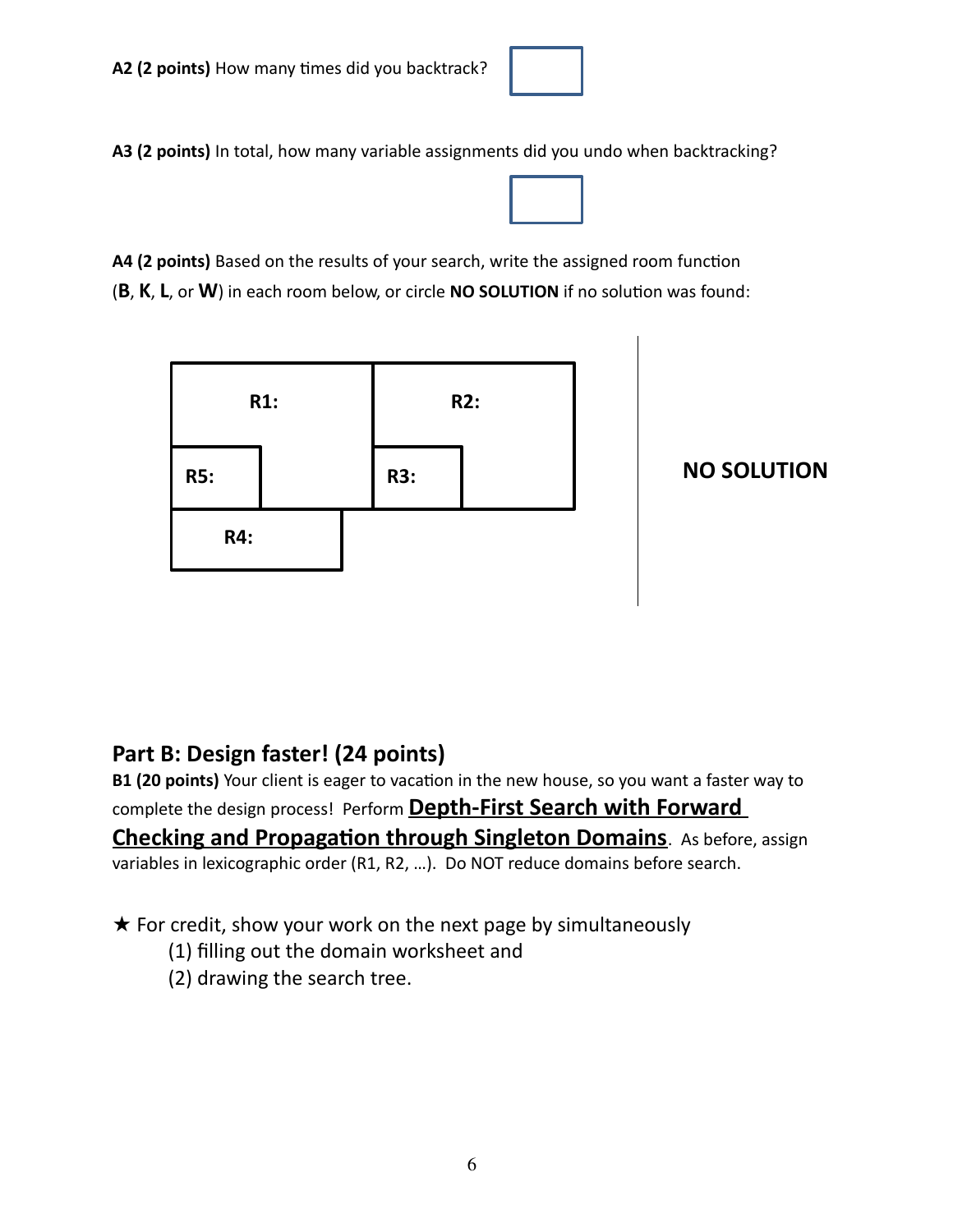(If you want to start over, an extra copy of this tree and domain worksheet are available on the next page. If you write on both, please indicate clearly which copy you want us to grade.)

Draw your search tree for **DFS + FC and Propagation through Singleton Domains** here:



|                | Var assigned or de-queued | List all values just eliminated from neighboring variables | Backtrack? |
|----------------|---------------------------|------------------------------------------------------------|------------|
| $\mathbf{1}$   |                           |                                                            |            |
| $\overline{2}$ |                           |                                                            |            |
| 3              |                           |                                                            |            |
| 4              |                           |                                                            |            |
| 5              |                           |                                                            |            |
| 6              |                           |                                                            |            |
| $\overline{7}$ |                           |                                                            |            |
| 8              |                           |                                                            |            |
| 9              |                           |                                                            |            |
| 10             |                           |                                                            |            |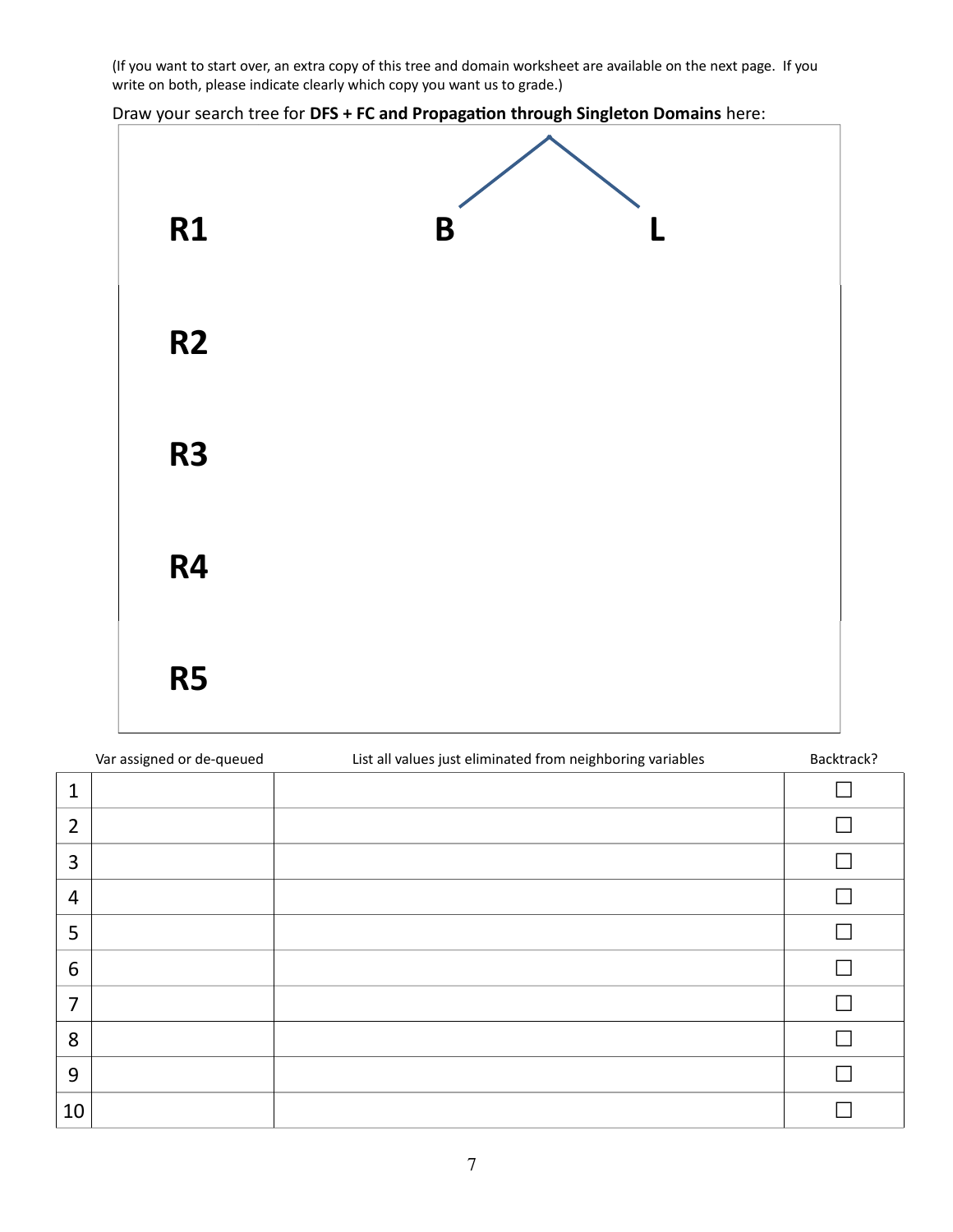

## **☐ I want to start over; grade this copy**



|                | Var assigned or de-queued | List all values just eliminated from neighboring variables | Backtrack? |
|----------------|---------------------------|------------------------------------------------------------|------------|
| $\mathbf{1}$   |                           |                                                            |            |
| $\overline{2}$ |                           |                                                            |            |
| 3              |                           |                                                            |            |
| $\overline{4}$ |                           |                                                            |            |
| 5              |                           |                                                            |            |
| 6              |                           |                                                            |            |
| $\overline{7}$ |                           |                                                            |            |
| 8              |                           |                                                            |            |
| 9              |                           |                                                            |            |
| 10             |                           |                                                            |            |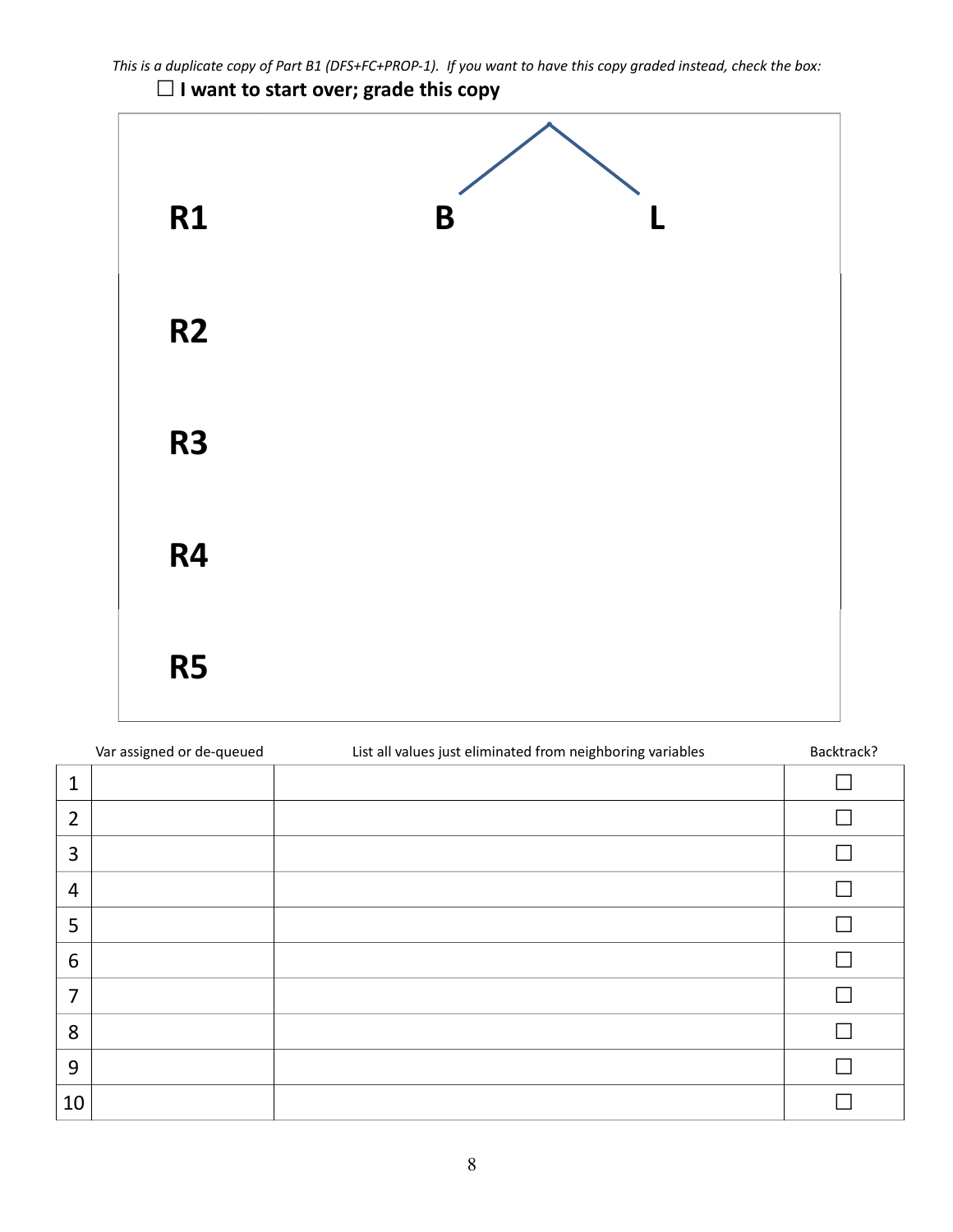

**B3 (2 points)** In total, how many variable assignments did you undo when backtracking?

## **Problem 2: Identification Trees (35 points)**

#### **Part A: Brexit or Bremain? (35 points)**

It is June 2016 and the people of the UK are voting on whether to *Brexit* (leave) or *remain* in the European Union. Bored with your summer internship, you decide to construct an identification tree to predict how people will vote.

| <b>Last Name</b> | <b>Vote</b>   | <b>Nationality</b> | <b>Income</b> |
|------------------|---------------|--------------------|---------------|
| Longstocking     | remain        | Scot               | 19            |
| Oldershaw        | remain        | Scot               | 21            |
| McCutherton      | remain        | English            | 25            |
| Wellington       | remain        | Scot               | 85            |
| Ainsworth        | <b>Brexit</b> | Scot               | 15            |
| Cartwright       | <b>Brexit</b> | English            | 17            |
| Popplewell       | <b>Brexit</b> | English            | 23            |

With your outstanding hacking skills, you scrape a database to get census data and recent poll data. The data is shown below, sorted first by **Vote**, then by Annual **Income** (in thousands of £).

(A copy of this data and a table of logarithms are available on the tear-off sheet.)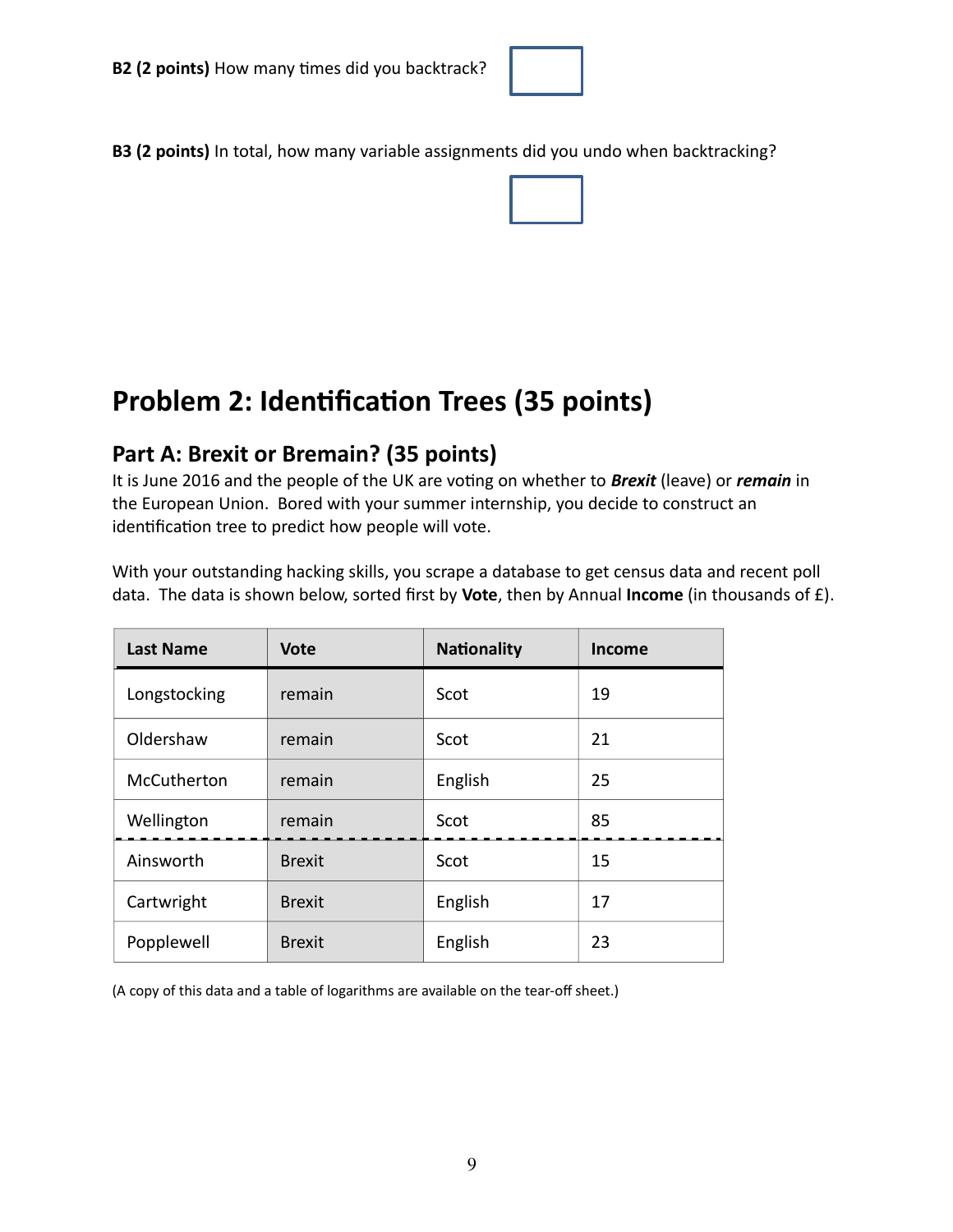**A1 (7 points)** Compute the disorder of each of the following feature tests. Use the table of logarithms below to express your answer **as sums and products of decimals and fractions only**. Your final answer should have **no logarithms** in it. Space is provided below to show your work.

| <b>Feature Test</b> | <b>Disorder</b> |
|---------------------|-----------------|
| <b>Nationality</b>  |                 |
| $Income > 24$       |                 |

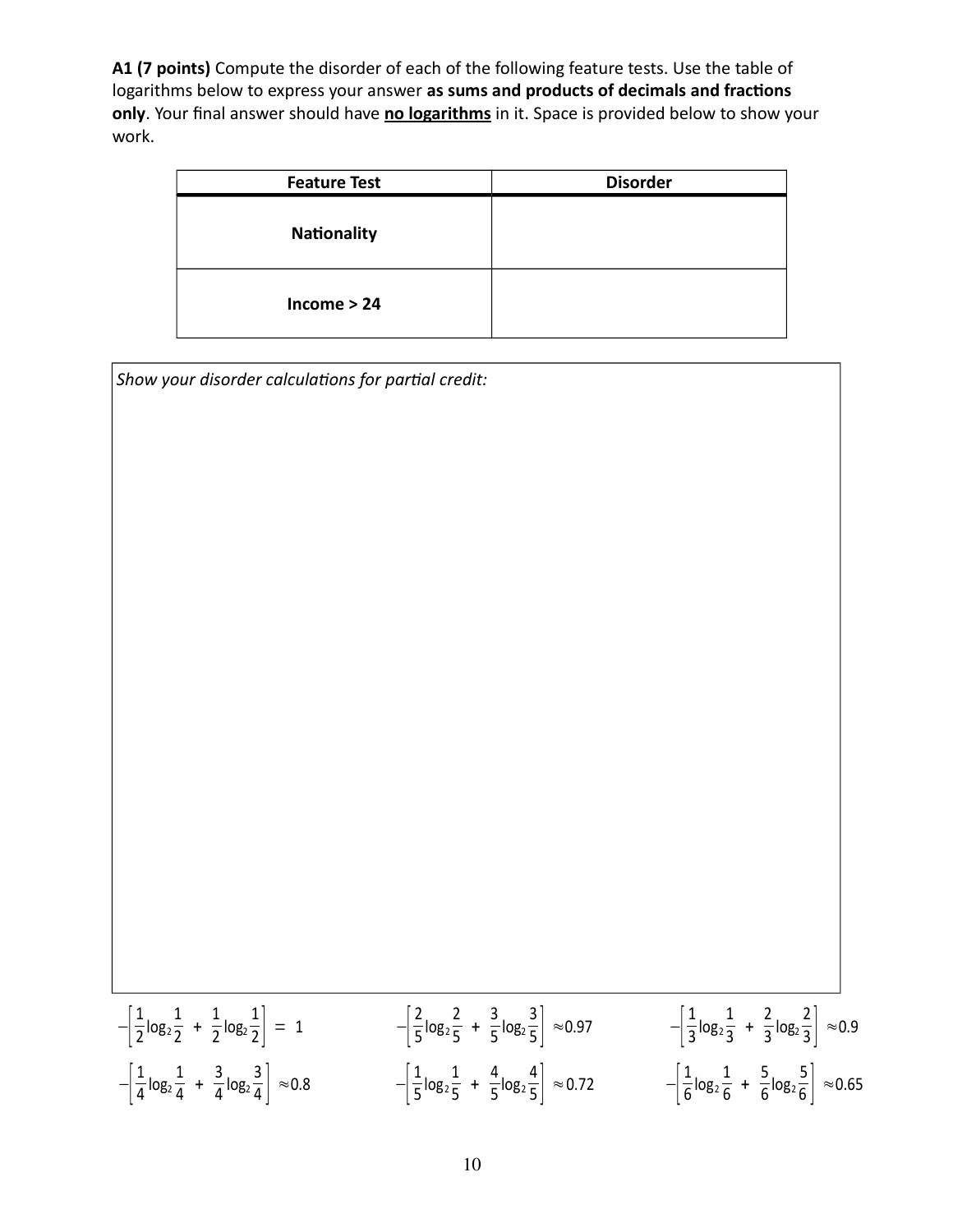**A2 (20 points)** Construct the greedy, disorder-minimizing identification tree to correctly classify all the voters according to their vote. In constructing your identification tree, choose from the following feature tests:

#### **Nationality, Income > 24, Income > 22, Income > 18**

Break ties in left-to-right order (first Nationality, then Income > 24, etc.). For partial credit, clearly show your work in the space provided below.

#### **For credit, draw your ID tree in this box:**

*For partial credit, show your work here. Additional space is provided on the next page.*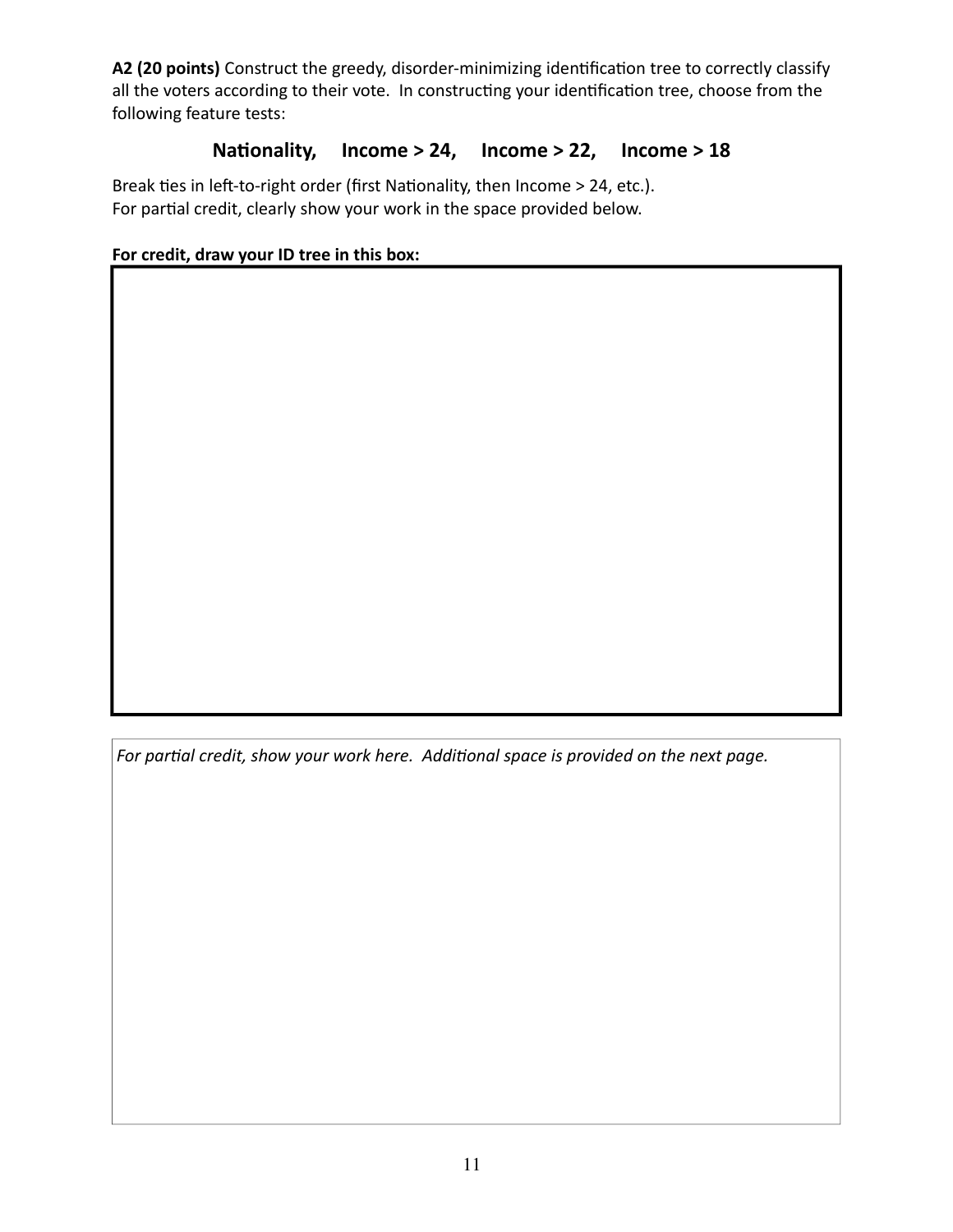| Additional space to show work for part A1: |  |  |  |  |  |
|--------------------------------------------|--|--|--|--|--|
|--------------------------------------------|--|--|--|--|--|

**A3 (3 points)** You trained your model on individuals, but you want to test whether it will also work for geographic regions. Census data for the Scottish region of Renfrewshire shows that its people have a median annual income of £ 19k:

| <b>Region</b> | <b>Vote</b>              | <b>Nationality</b> | <b>Income</b> |
|---------------|--------------------------|--------------------|---------------|
| Renfrewshire  | $\overline{\phantom{0}}$ | Scot               | 19            |

What vote does your ID tree (from part A2) predict for Renfrewshire? (Circle one)

**Brexit remain Can't tell**

**A4 (2 points)** After the election, you learn that the majority of Renfrewshire voted "**remain**". Is this result consistent with your ID tree's prediction? (Circle one)

**YES** NO

**A5 (3 points)** You read that Annual **Income** is the best indicator for a person's vote. Consider the ID tree on the right, consisting of three **Income** feature tests. This tree correctly classifies all the training data, but it is still a flawed model for the data. Why? (Write your answer, 10 words or less) **Brexit** No Income > 18 No Yes

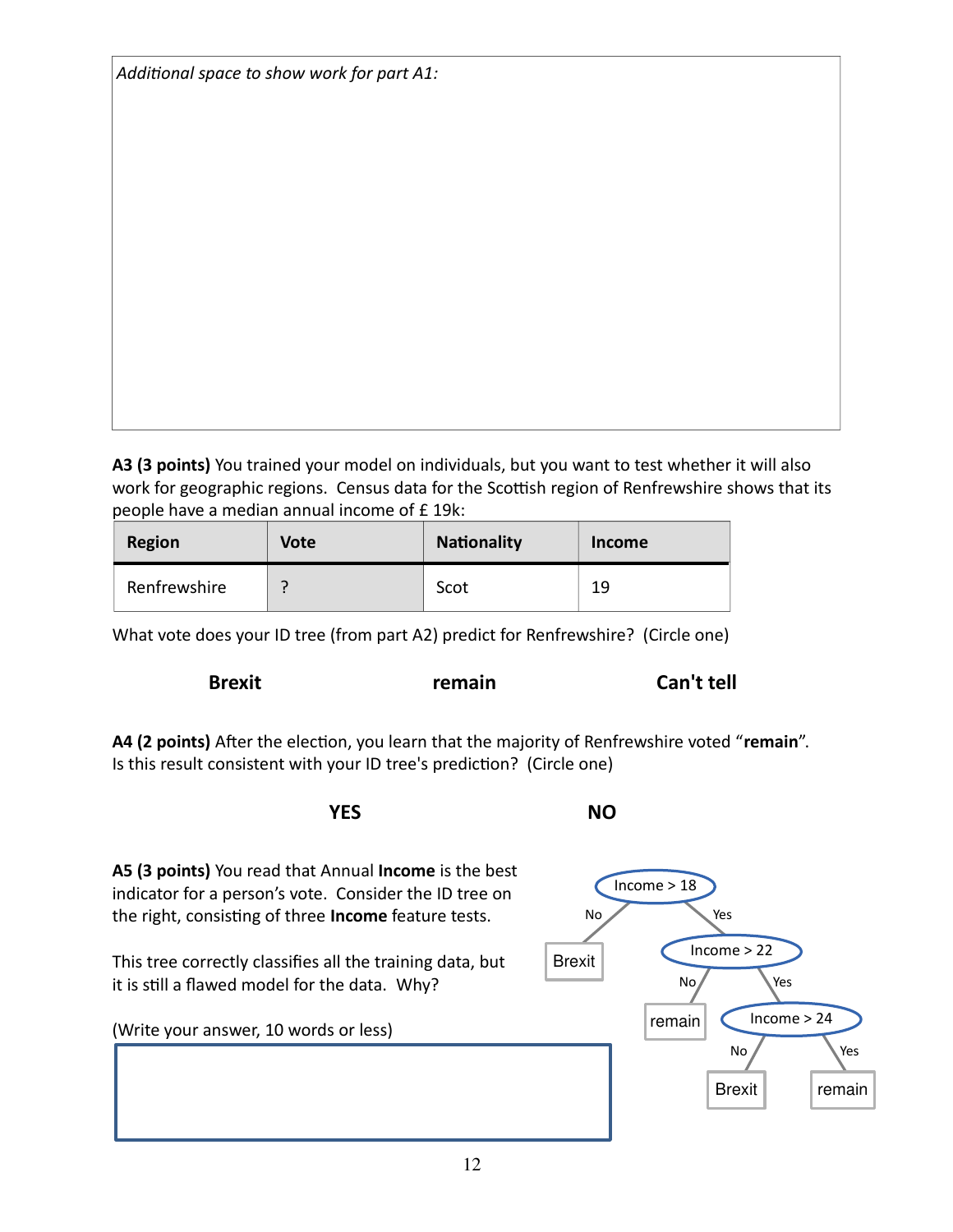## **Problem 3: k-Nearest Neighbors (15 points)**

Stiwen Jialch finally jumped on the bandwagon and started watching Game of Thrones. He quickly developed a soft corner for the Starks (**S**) and a deep dislike for the Lannisters (**L**). His friend, Kenny Bone, invites him to a viewing party for the Season 7 premiere. Given Stiwen's feelings towards the Lannisters, he does not want to sit next to (closest to) anyone who sympathizes with them.

Kenny gives Stiwen a map (below) of where everyone will be sitting and their family affiliation.

On the graph below, **draw the decision boundaries** produced by **1-Nearest Neighbors**.



*See reverse for SRN questions* **→**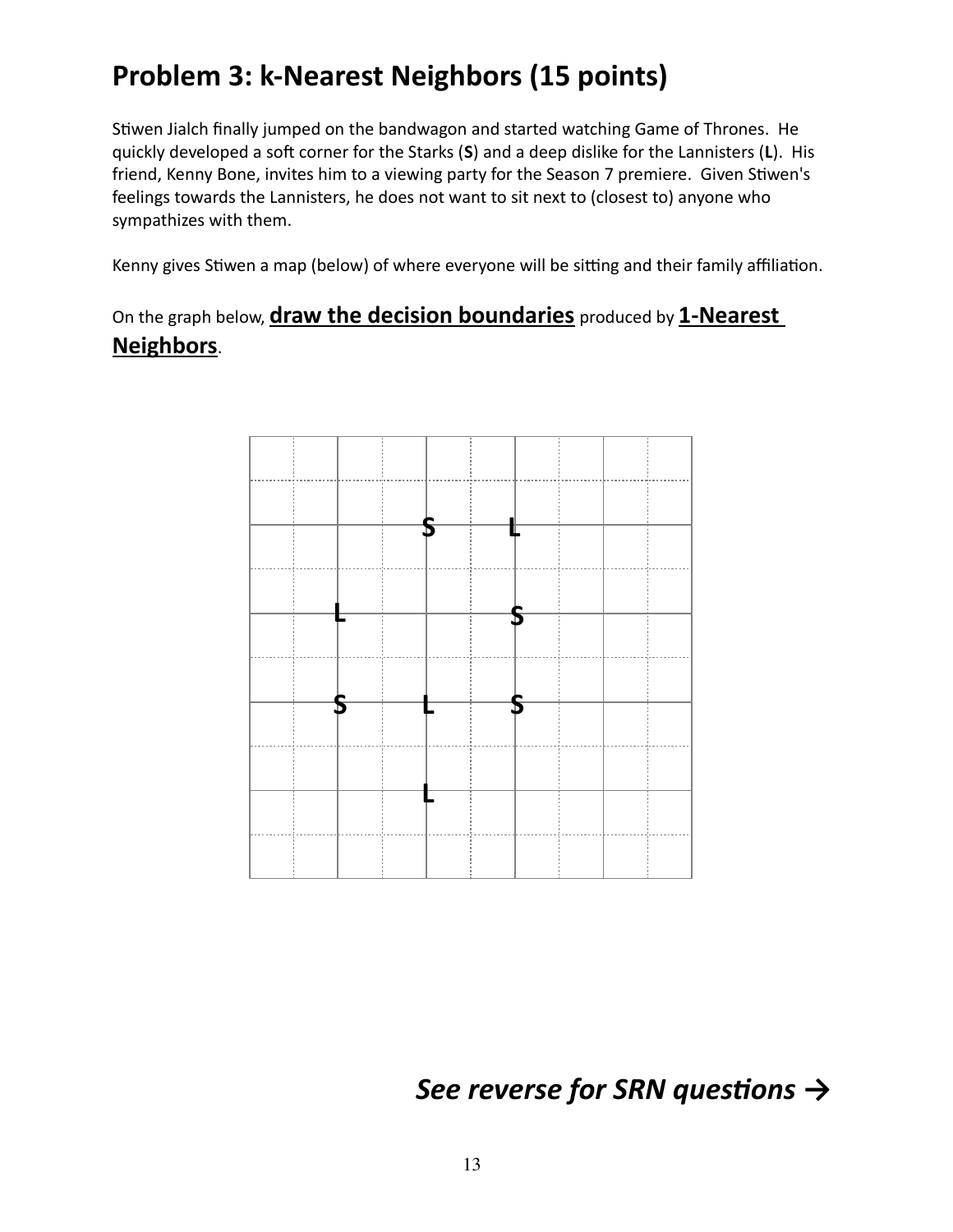## **Problem 3: Spiritual and Right Now**

Circle the **one best** answer for each of the following questions. There is **no penalty for wrong answers**, so it pays to guess in the absence of knowledge.

- 1. Sussman used electronic circuits to illustrate:
	- 1. Why it is important to study nth-order linear differential equations.
	- 2. The power of rule-based expert systems.
	- 3. How a program can explain its own decisions.
	- 4. Using analogous systems to understand stellar dynamics.
	- 5. A way of thinking focused on modeling and abstraction.
- 2. According to Boyden, light can be used as a reward mechanism for mice because:
	- 1. Like Pavlov's dogs, mice can be conditioned by presenting food and light at the same time.
	- 2. Fiber optic implants can be directed toward genetically engineered photoreceptor neurons.
	- 3. Mice can be "rewired" at birth, redirecting visual stimuli toward reward centers.
	- 4. Ultraviolet light has a tendency to make all mammals feel happier.
	- 5. fMRI studies of mice indicate that their reward centers are close to the visual cortex.
- 3. In deep neural net terminology, pooling refers to:
	- 1. A repository used by neural net researchers to share code.
	- 2. A mechanism that reduces input size by passing along only one value from each group.
	- 3. A training technique by which one example becomes many via reflection and translation.
	- 4. The training error due to highly similar test examples, as in breeds of dogs.
	- 5. The practice of replacing the stairstep function with a sigmoid in back propagation.
- 4. According to Winston, the sudden success of deep neural nets is best attributed to:
	- 1. Increases in computing speed.
	- 2. Google's recent invention of the back propagation algorithm.
	- 3. Improved understanding of animal neurobiology.
	- 4. Training on small subsets of hand-curated images.
	- 5. Increasing the use of misclassified images as training progresses.
- 5. Winston claimed that the success of Waltz's drawing understanding program is best attributed to:
	- 1. Waltz's superior command of mathematics.
	- 2. Waltz's distaste for mathematics and mathematicians.
	- 3. Joint efforts of people with diverse characteristics.
	- 4. Increases in computing speed.
	- 5. Use of a large number of training samples.

6. According to Kanwisher, electrical stimulation of the face area (found using fMRI) in epileptic patients:

- 1. Sometimes initiates a seizure.
- 2. Causes perceived faces to lose color and appear in sepia tone or grayscale.
- 3. Causes perceived faces to seem to speak.
- 4. Interferes with the ability to process spoken language.
- 5. Causes the perception of faces on inanimate objects.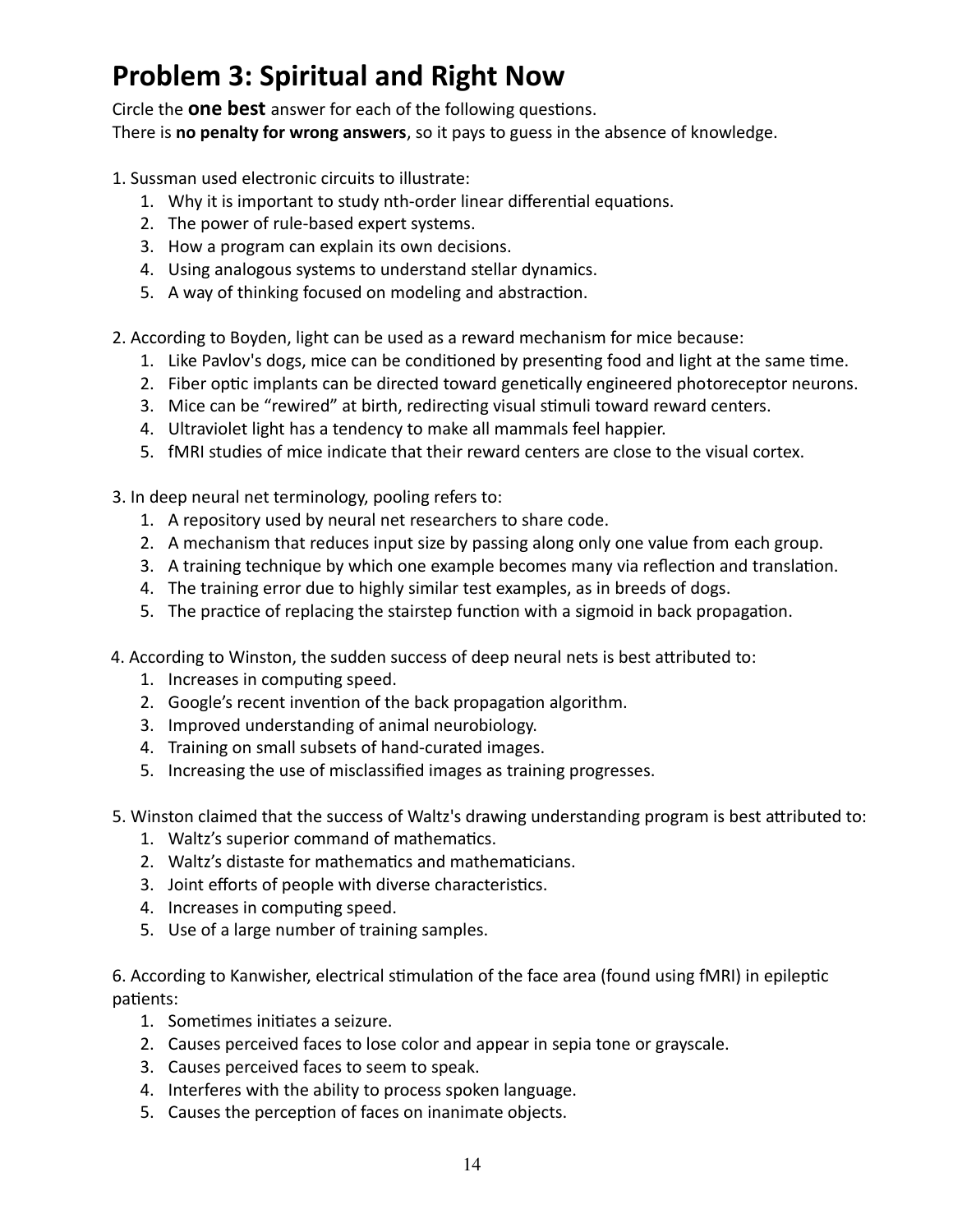## **(Tear-off sheet for Problem 1)**